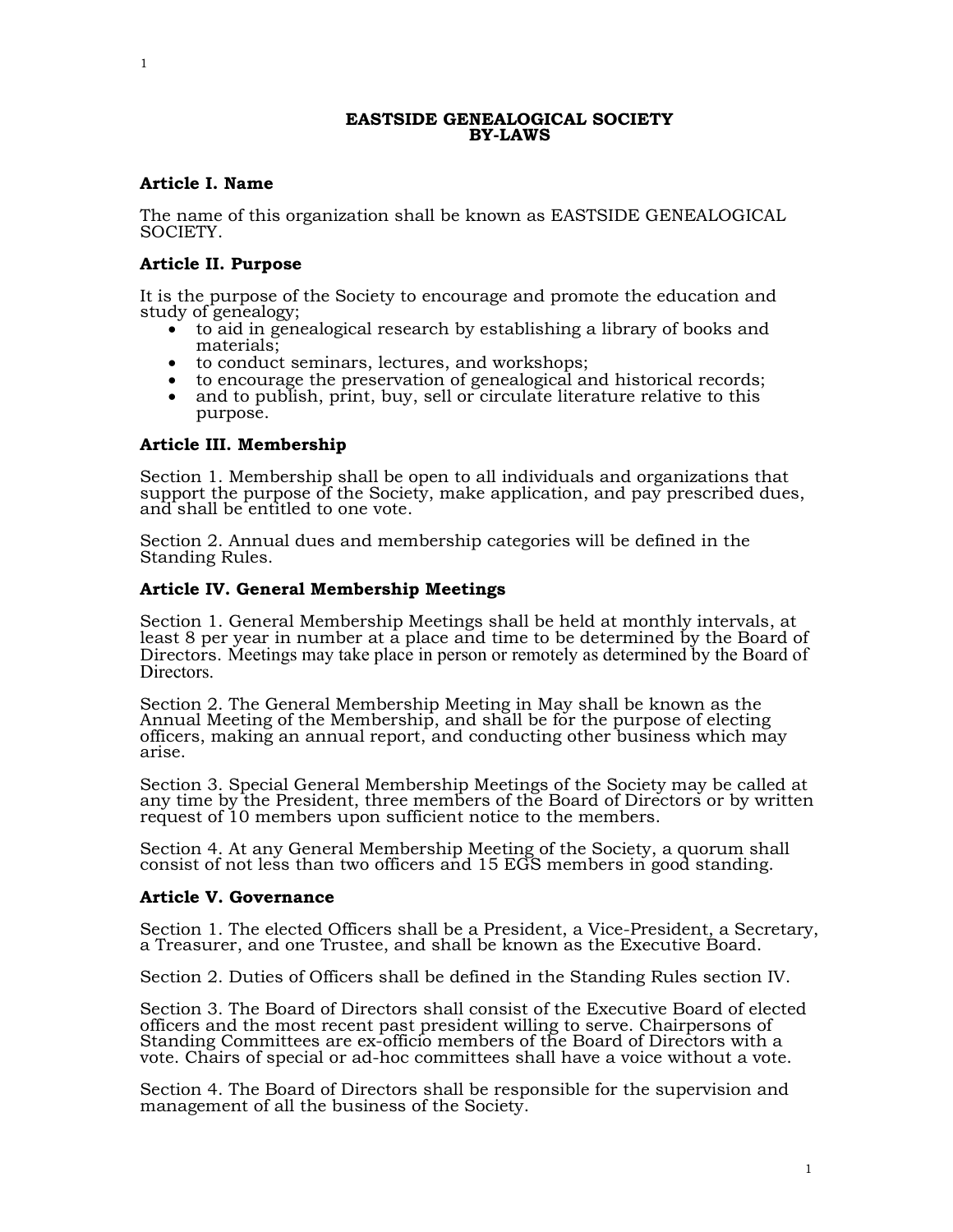Section 6. The Board of Directors may take action without a meeting, when necessary, as long as unanimous written consent of all Board members is received. Electronic consent received via e-mail shall be acceptable.

- a. All members of the Board of Directors shall receive an e-mail containing the proposed action. Every member must respond to the e-mail with a positive or negative vote, and all votes must be compiled within sixty days of the original e-mail notification.
- b. The Secretary shall be responsible for tracking the responses and documenting the results in the minutes of the following meeting of the Board of Directors.

## Section 7. Meetings

- a. Regular meetings of the Board of Directors shall be at least quarterly and at a location, time, and date fixed by the Board of Directors.
- b. Special Meetings may be called by the President or by written petition of three members of the Board of Directors.
- c. Minutes shall be taken at all meetings of the Board of Directors and retained permanently, either physically or electronically. In addition, a record of any actions taken by the Board of Directors by unanimous written consent shall be notated in the minutes of the next meeting of the Board of Directors.

## Section 8. Quorum

- a. Proxy votes shall be allowed at the Board of Directors' meetings. A Board member who is unable to attend a meeting may assign his/her vote to another member of the Board of Directors, as long as the assignment is made in writing (either hard copy or electronic) and sent to both the assignee and the Secretary. The document shall be signed by the member or sent from the member's e-mail address.
- b. At any meeting of the Board of Directors, a quorum shall consist of three elected Officers including those represented by proxy.

Section 9. Advance Notice given in writing (either via mail or electronically) or orally to each member shall be required for all meetings of the Board of Directors. Regular meetings shall require one-week notice and Special meetings shall require 48 hours' notice. Notice shall include a description of the business to be transacted.

Section 10. Any member of the Board of Directors duly suspended from membership in the Society shall automatically be terminated from the Board of Directors.

# Article VI. Dues and Finance

Section 1. The fiscal year shall be from June 1 to May 31.

Section 2. An annual audit shall be performed by the board of directors at the first board meeting after the end of the fiscal year.

Section 3. Financial statements shall be provided to the Board of Directors at each regularly scheduled Board meeting and shall be retained, either physically or electronically, for six years.